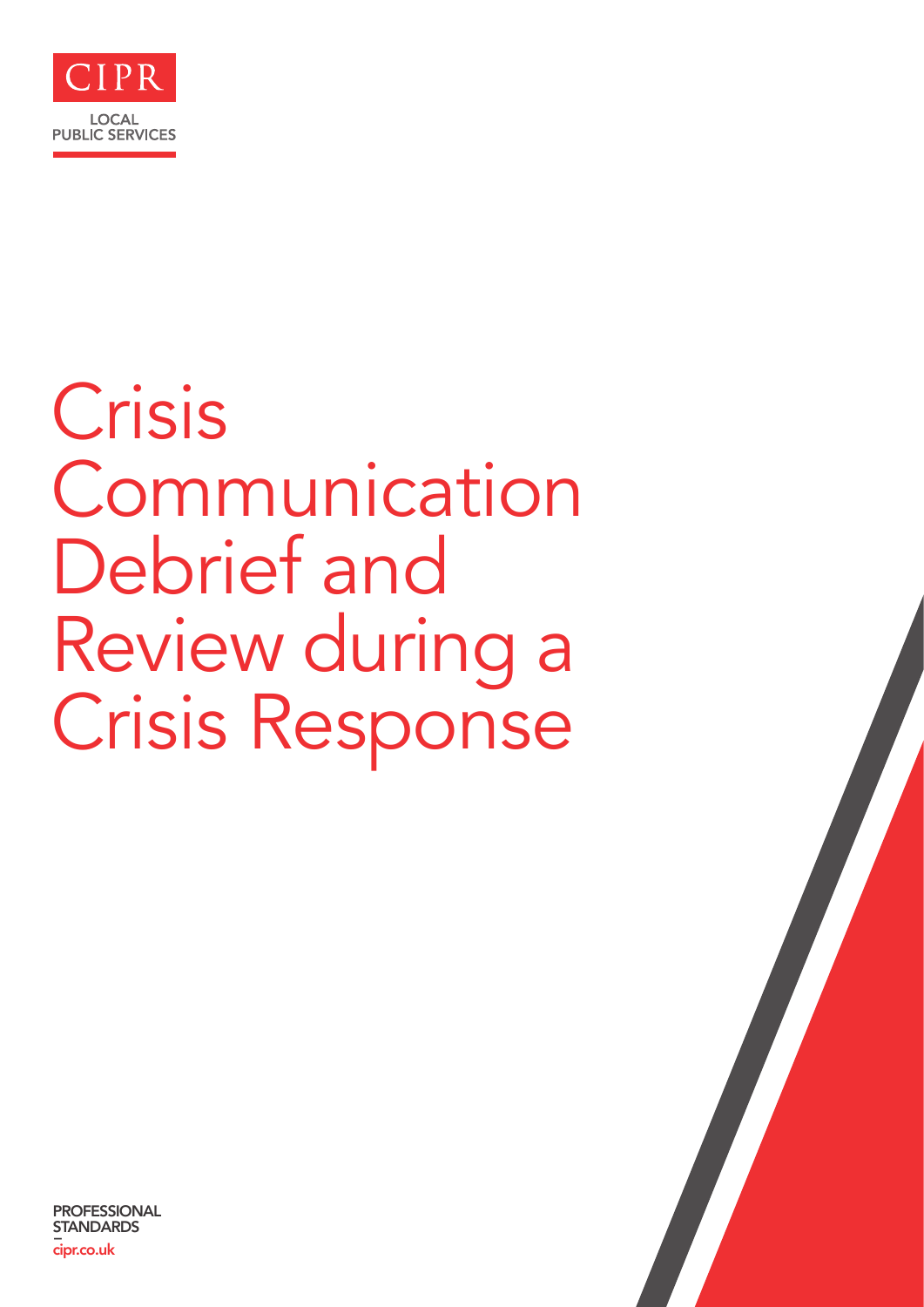## **Background**

Debriefing and reviewing the communication approach and activity both during and after a crisis is critical. It ensures that you are capturing the learning throughout the crisis which will become the basis of how to develop and revise crisis communication plans. But it also ensures that you are reviewing and evaluating the impact of the communication approach and activity. Debriefing against an existing plan is good practice but if there is no existing crisis communication plan it is still essential to develop the approach and plan for the future. It is essential to keep a log and notes of your debrief, reviews and information you collate. For more information see the Planning for the Future section

In the emergency services and military, every significant activity or operation is followed straight after by a debrief which will look at what went well and where the approach could be improved for the future. During the time of a crisis there will be 'hot debriefs', also known as 'hot wash-ups' that take place to quickly document the learning while the events are unfolding.

Some organisations have a formal debrief process that has been outlined, for example the UK College of Policing has documented a formal structured debrief process where trained staff can be brought in to assist the debrief to take place. However, a debrief can be undertaken to fit the time and resources that you have available.

Debriefing communication activity should include all aspects of the work that has been undertaken including external communication, PR, media relations, internal communication, stakeholder communication, social media activity, advertising and any other communication activity. The debriefing should include monitoring any public/social media response to your activity.

The important thing is to recognise that some form of review or debrief should take place quickly in the early stages of a crisis even daily if possible. This can move to weekly or fortnightly as the crisis subsides and there is a move to recovery. Debriefs should continue through to the conclusion of the crisis and into recovery.

It is best practice to ensure that decisions that are made and significant actions are logged so that there is an accountability. Find a routine within your working day and week where you can include hot debriefs and reflection on the situation. This would be invaluable should there be any form of public inquiry or other investigation into what happened at what point and with what level of authorisation.

PROFESSIONAL **STANDARDS**  – cipr.co.uk

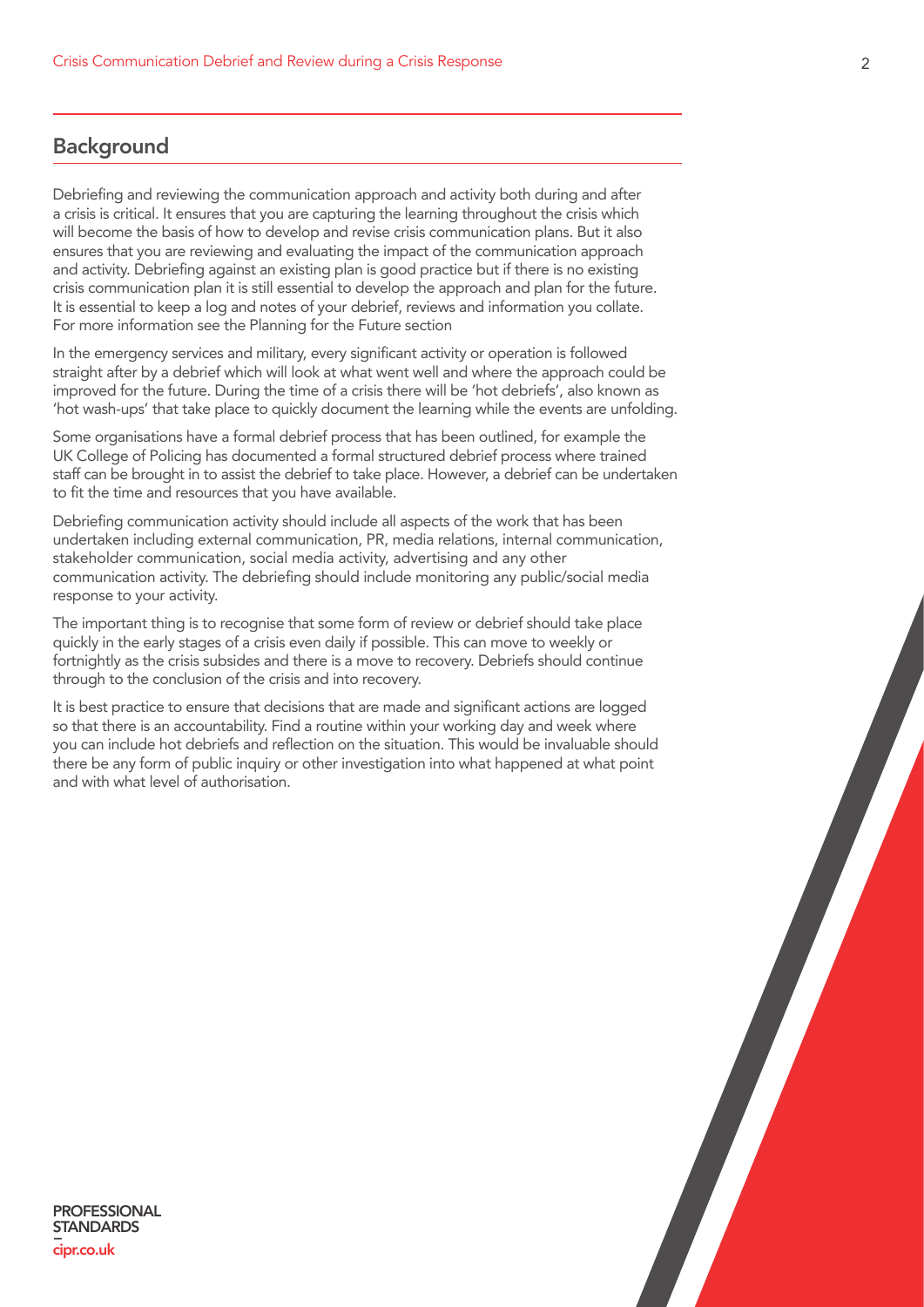## Types of debrief and review

- 1. Hot debrief this is undertaken during the crisis and will provide a way of documenting key actions, learning and decision making
- 2. Formal debrief a detailed evaluation of the response and how it worked building on all the elements outlined in the hot debriefs that have taken place
- **3.** Review a quick evaluation of the impact of the communication activity, key messaging and approach within the crisis communication plan

## How to run a Hot Debrief

- 1. Decide who should take part and how often the meetings will take place. Those who take part should have had significant roles within the communication development and delivery, but you may need to call on other members of the team for their input.
- 2. Explain to those who will be asked to take part the purpose of a 'hot debrief' which is about learning and not blame
- **3.** Ask communication staff to provide short answers to three key questions
	- Start with five things they felt worked well
	- Second ask them to state five things they felt could be improved
	- Finally, ask for five things that could be done differently
- 4. If this is done through email, then collate the information and keep it in a file so you can add further debrief documents to it in the coming weeks.
- 5. Check before you file the information to see if there are any immediate actions that need to be undertaken
- 6. If you decide to have a video conference with people structure the meeting so that once a point has been made you move on to another and people add but don't restate points. The agenda should cover the three key questions followed by a roundup of key items noted to be added to the debrief/lessons learned log, and then what happens next. (For an example agenda see Appendix A)
- 7. Be clear about the length of time that is available limit to an hour and keep the debrief to time
- 8. Ensure, if this is a virtual or face-to-face group meeting, that you have a note taker to capture what is said. If it is using Zoom or MS Teams, there is an opportunity to record but you may still want to make some notes as a back-up.
- 9. Make sure people know how they can add to the document if they suddenly remember an important point at a later date.

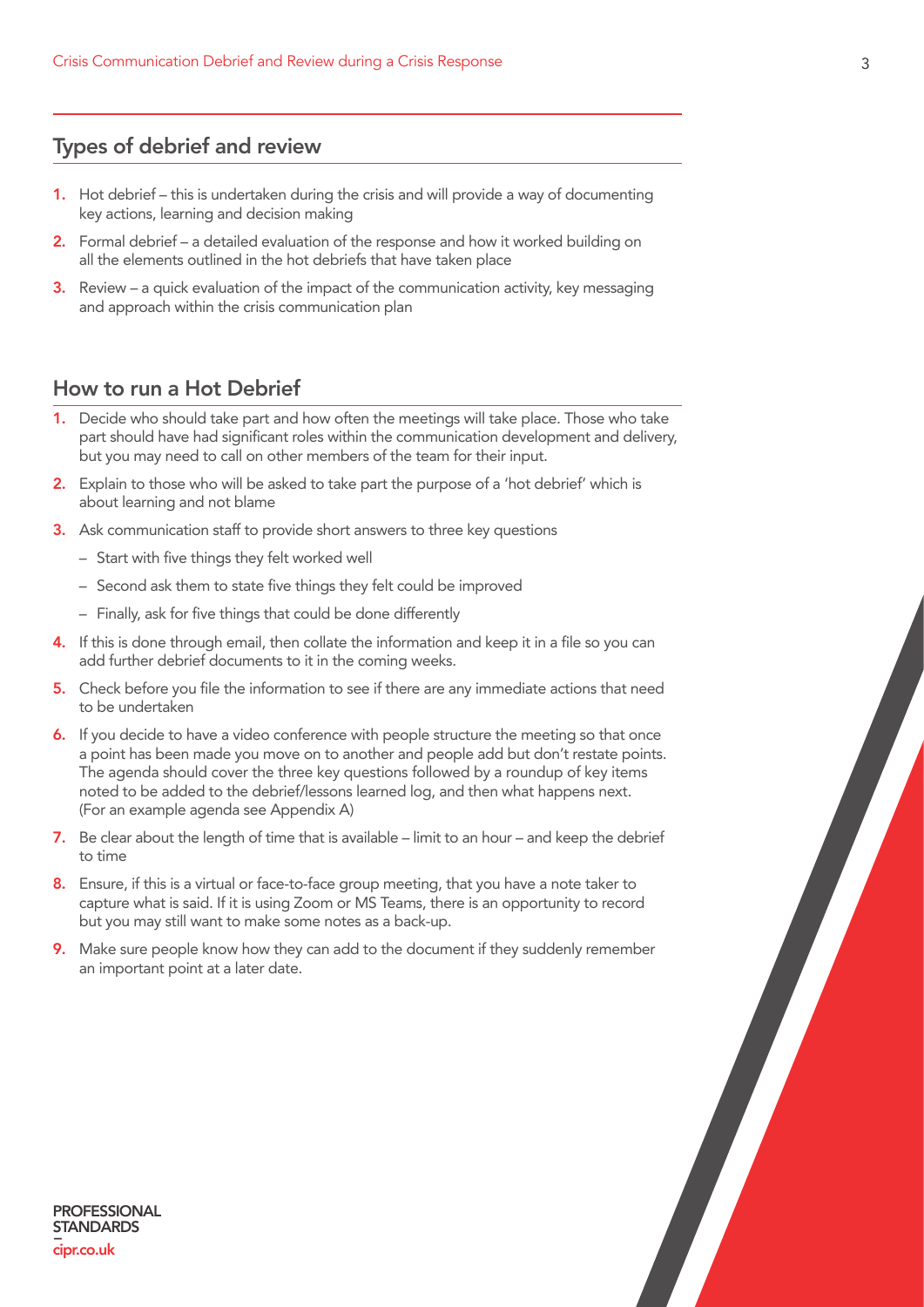# How to run a Formal Debrief

A formal debrief should be undertaken once the crisis phase is concluding and the organisation is moving into the recovery phase. It should not be carried out too early as the debrief will not be as effective in gathering all the learning if significant developments are still taking place.

Running a formal debrief requires specific skills and experience so it may be beneficial to ask a trained individual or someone who has undertaken formal debriefs before to facilitate the meeting. At least half a day should be set aside to carry out a formal debrief looking at all aspects of communication: activity planning, delivery, how teams worked together, evaluation, lessons identified for next time.

It will again focus on the three important questions – what worked, what could be improved and what would be done differently in future. However, it will be able to take the themes from what has been brought to the fore from the hot debriefs.

As it is being undertaken after the conclusion of the crisis, it can include data and analytics about the communication response, feedback from key groups including local people, media and stakeholders, and the details of the hot debriefs.

It may be beneficial to run a formal debrief with partner agencies to look at the learning around the communication and the co-ordination across agencies. It may also be helpful to run a debrief with the media to look at what worked and what could be improved. And if you have access to public panels and local community groups it would be worthwhile asking them for feedback on the response, with communication being an important element.

### Reviewing communication activity

If a debrief is focused on what has happened and then building the learning into the future of crisis communication plans, then reviewing communication activity is about assessing what has been achieved and what is required in the next phase of the communication. This should happen throughout the crisis using data, analytics and feedback to inform the review.

The aim of this is to ensure that your communication is reaching the right audience and that it is having the required impact.

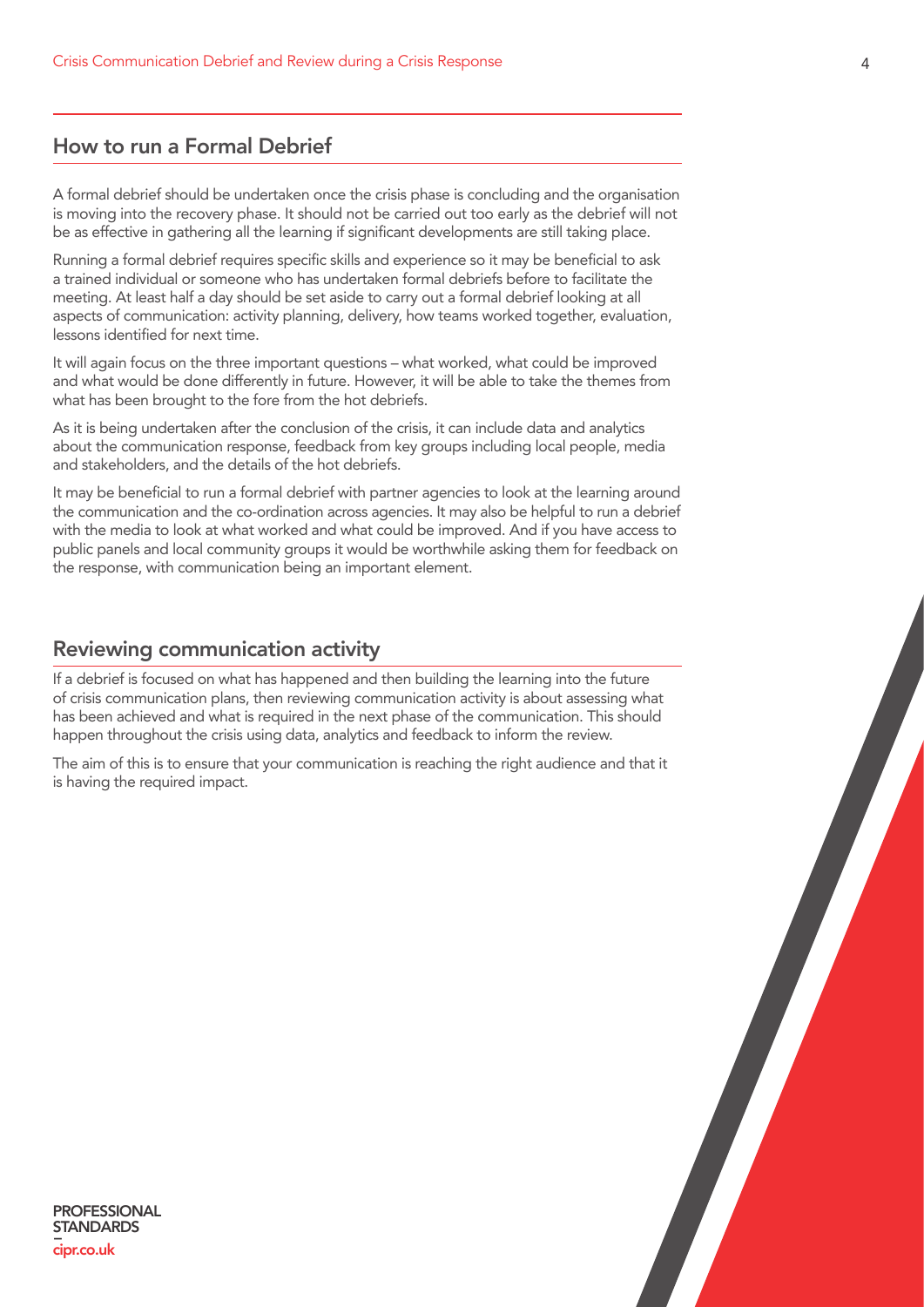## Planning for the future

Gather all the learning from the hot debriefs, formal debrief and review of communication to consider the implications for the future of your communication. It may provide action points which need to be undertaken to develop and improve the communication approach. The key themes can also form part of your reports on the Coronavirus (COVID-19) pandemic communication program to executive management teams and Boards, as well any external multi-agency groups you may be part of.

If there are several action points, then ensure that you are tracking their progress and that there are deadlines for completion. In many cases, the organisation will be mapping the improvement points across the business and communication will feed into that.

Ensure you use the information to review, develop and improve the crisis communication strategy and associated plans. This will ensure the learning has been maximised and the strategy and plans will be in a better position for the future. It will also assist the development of the organisation's communication strategy and approach. This will be needed for the move through recovery and back into more 'normal' business operations.

The notes and information from the debriefs and reviews should be retained together with any contemporaneous logs of decision making in case they are required for future reviews, inquiries or considerations. They may be required for Freedom of Information requests, reviews of local or regional multi-agency lessons learned reviews or debriefs, or local MPs or national Government enquiries. It would be beneficial to retain for at least six years.

Further information Contact the CIPR LPS group